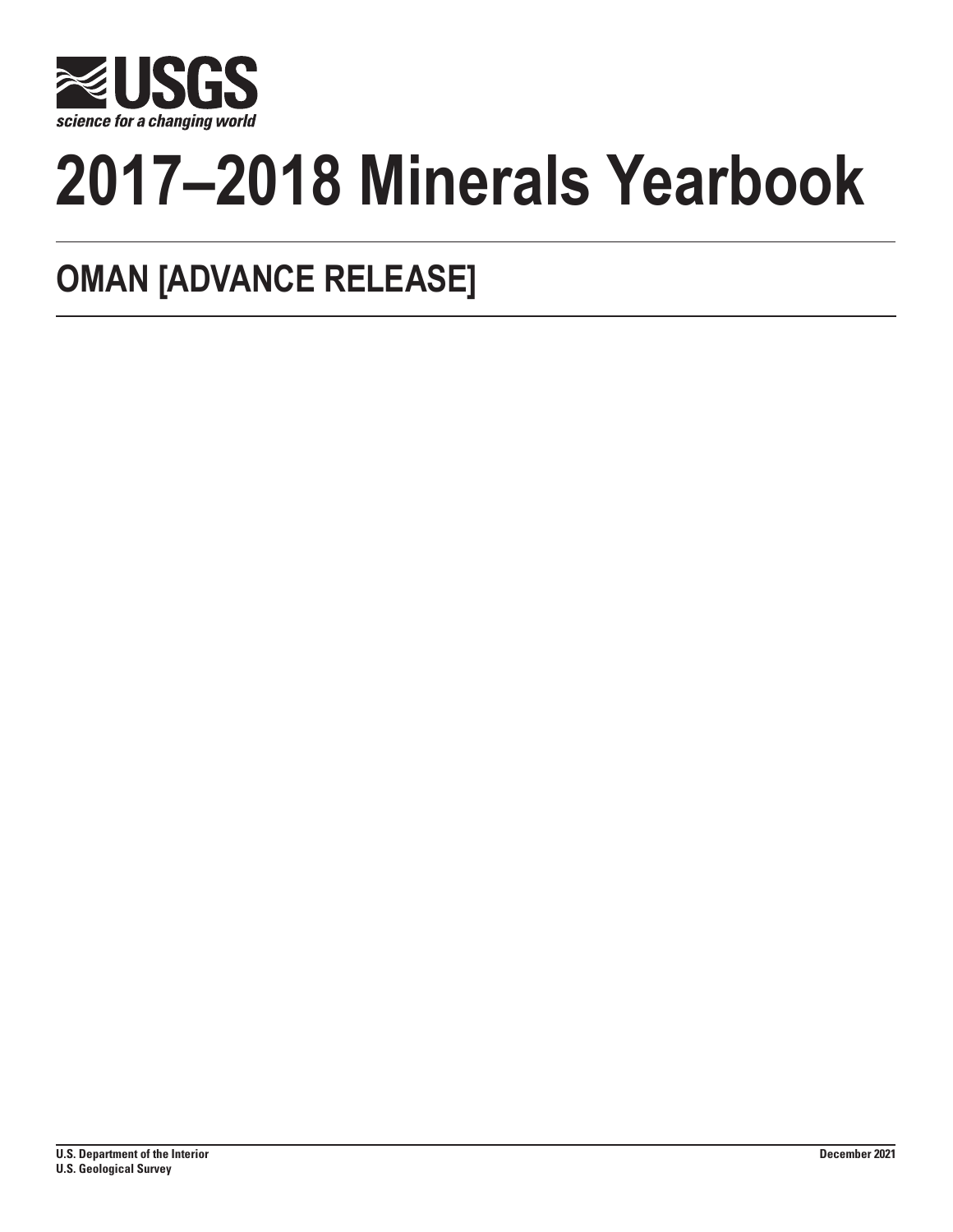## **The Mineral Industry of Oman**

## By Philip A. Szczesniak

#### **Note: In this chapter, information for 2017 is followed by information for 2018.**

In 2017, Oman's crude petroleum and natural gas sector continued to play a dominant role in its economy. According to the Central Bank of Oman (2018, p. 22, 56), the energy sector accounted for nearly one-third, or 30.1%, of the country's nominal gross domestic product (GDP) in 2017, which is a decrease from 49.1% in 2013. Oman accounted for about 1.0% of global crude petroleum production and 0.9% of global natural gas production in 2017. At yearend, the country's crude petroleum and condensate reserves were estimated to be 5,400 million barrels (Mbbl) and proved natural gas reserves were estimated to be 700 billion cubic meters (table 1; BP p.l.c., 2018b, 12, 14, 26, 28; Central Bank of Oman, 2018, p. 22, 56).

Oman produced metals, such as aluminum, chromium, copper, gold, iron and steel [direct-reduced iron (DRI) and raw steel], manganese, and silver. The country also produced iron ore pellets for use by DRI plants and accounted for about 1.7% of the world's DRI production. Oman's production of industrial minerals included ammonia, clay (kaolin and others), cement, gypsum, laterite (low-grade iron ore), limestone, marble, quartz, salt, and sand and gravel, which were used mainly for domestic consumption. Oman was the eighth-ranked producer of gypsum, accounting for 3.6% of world gypsum production in 2017. The country is located on the southeastern tip of the Arabian Peninsula, a strategic location because of its proximity to global energy shipping pathways at the Strait of Hormuz and the Gulf of Oman (table 1; Central Bank of Oman, 2018, p. 22, 56; Midrex Technologies Inc., 2018, p. 9; Crangle, 2019).

The Government issued 292 licenses for mineral exploration operations in 2017. According to the Government, Oman had undeveloped mineral resources in the ophiolite sequence zone (located in the northern mountainous part of the country) that included such metals as chromium, cobalt, copper, gold, lead, magnesium, manganese, nickel, silver, and zinc; such industrial minerals as clay (including kaolin), dolomite, gypsum, laterite, limestone, marble, quartzite, salt, and silica sand; and such fuels as coal (Public Authority for Mining, The, 2015, p. 15–25; Central Bank of Oman, 2018, p. 56).

#### **Minerals in the National Economy**

In 2017, Oman's nominal GDP increased by 7.3% to \$70.7 billion.<sup>1</sup> The hydrocarbon sector played a significant role in the country's economy, accounting for 72.9% of Government revenues, 58.3% of total merchandise exports, and 29.0% of the GDP. The value added by Oman's hydrocarbon sector increased by 18.1% to \$20.5 billion in 2017 as Government revenue from crude petroleum production increased by 28.2% to \$12.2 billion. Oman's crude petroleum price increased by 27.9% to an average of \$51.30 per barrel in 2017 compared with \$40.10 per barrel in 2016. Government revenue from natural gas production decreased by 0.8% to \$4.0 billion in 2017. Industrial activities other than petroleum-related activity accounted for 20.5% of the GDP, of which the value of manufacturing accounted for 10.2%; construction, 7.8%; electricity and water supply, 2.0%; and mining and quarrying, 0.5%. Growth in the gross output of the nonpetroleum industrial sector, which increased by 2.8%, was driven by mining and quarrying, which increased by 15.1% in 2017. Other leading growth sectors were manufacturing, which grew by 11.3% and electricity and water, by 5.7%. The gross output of the construction sector decreased by 7.7% in 2017 (Central Bank of Oman, 2018, p. 61; 2019, p. 12–13, 15, 32, 41).

In 2017, the value of exports and imports increased by 19% and 13%, respectively. The value of exports increased owing to a 17% increase in the value of crude petroleum and a 117% increase in the value of refined products, both of which benefited from an increase in international prices. Total merchandise exports were valued at \$32.9 billion, of which, crude petroleum accounted for 46% or \$15.1 billion; liquefied natural gas, 9% or \$3.0 billion; mineral products, 7% or \$2.2 billion; base metals and articles manufactured from base metals, 5% or \$1.6 billion; and refined petroleum products, 3% or \$1.1 billion. The value of imports increased to about \$26 billion, of which, base metals and articles manufactured from base metals accounted for 14% or about \$3.5 billion, and mineral products accounted for 11% or about \$2.8 billion (Central Bank of Oman, 2018, p. 116, 119, 121).

#### **Production**

Notable increases in Oman's mineral production in 2017 compared with that of 2016 included production of sand and gravel (industrial, unspecified), which increased by 100%; refined and smelted copper, by 82% each; sulfur (byproduct of petroleum) and sulfuric acid, by 67% each; liquefied petroleum gas, by 51%; salt, by 50%; limestone (crushed), by 45%; chromite, by 40%; jet fuel (including kerosene), by 38%; residual fuel oil, by 34%; kaolin, by 17%; distillate fuel oil, by 14%; and clay (unspecified), by 12%. Increased production of these commodities was attributed to growth in the domestic economy and increased demand from international markets. Notable decreases in production included silver, by 97%; gold, by 96%; primary aluminum, by 35%; quartz, by an estimated 13%; and ferrochromium, by 12%. Data on mineral production are in table 1.

#### **Structure of the Mineral Industry**

The Ministry of Commerce and Industry (MOCI) regulated the country's mining sector in accordance with the Mining Law, Royal Decree No. 27 of 2003, and its amendments

<sup>1</sup> Where necessary, values have been converted from Omani rials (OMR) to U.S. dollars (US\$) at the annual average exchange rate of OMR 0.3849=US\$1.00 for 2017 and 2016.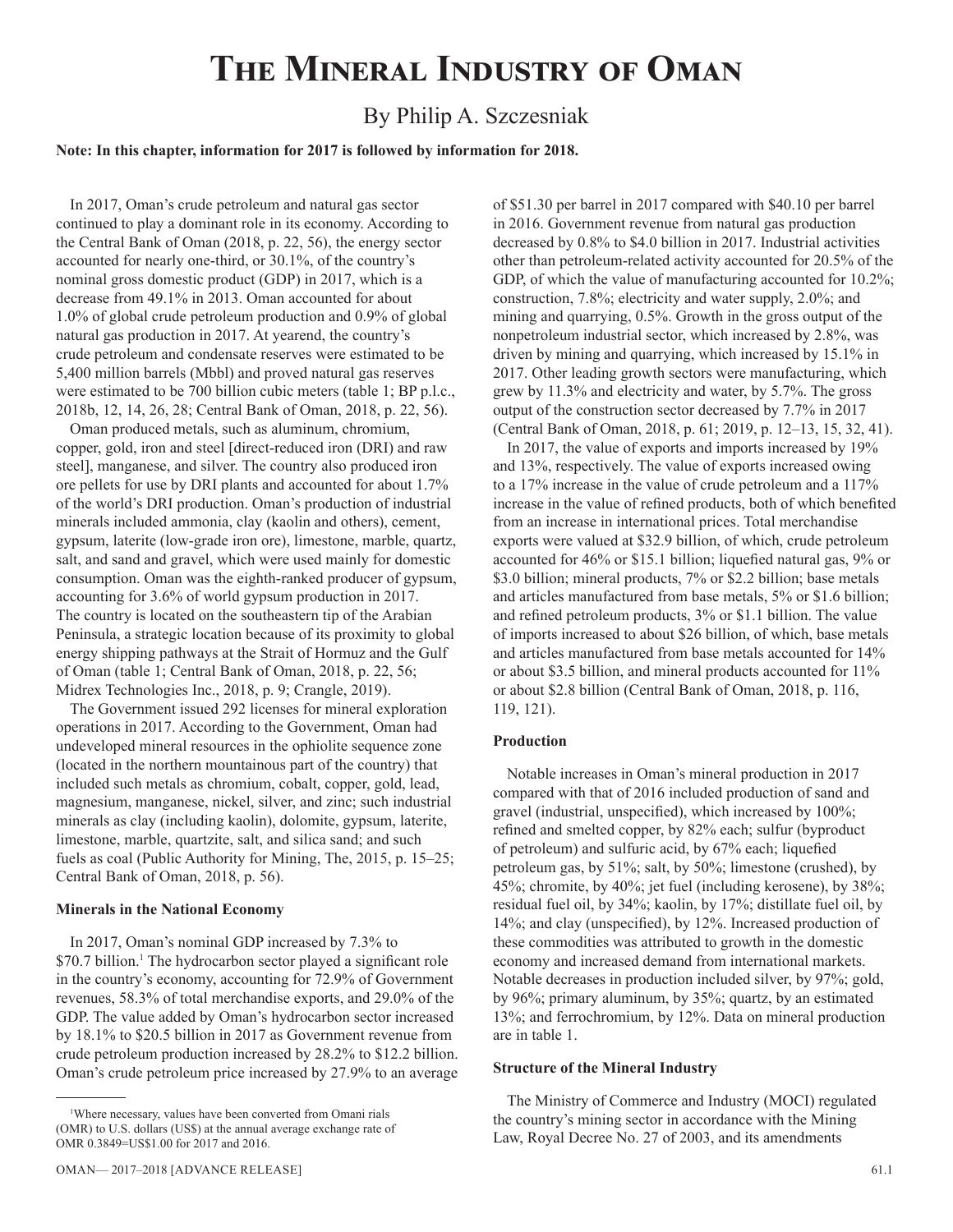and implementing regulations. Under the Mining Law, the Government maintained ownership of all minerals found in Oman and issued mining permits to only those companies in which at least 70% of the total capital was held by Omani Nationals. Royal Decree No. 49 of 2014 established the Public Authority for Mining (PAM), under the authority of the MOCI, to monitor mineral industry activities, prepare plans and strategies relevant to the development of the mineral industry, and oversee the country's mineral policies. The PAM was responsible for conducting geologic studies, executing economic viability studies, issuing mining and quarrying permits, and promoting investment opportunities in the mineral sector. The Ministry of Environment and Climate Affairs (MECA) was established in September 2007 by Royal Decree No. 90/2007 as one of the Government authorities responsible for formulating plans and programs for environmental protection and natural resource conservation (Public Authority for Mining, The, 2015, p. 4–5, 26–27; Oxford Business Group, 2017; Oman Ministry of Environment and Climate Affairs, 2018).

The Ministry of Oil and Gas (MOG) managed the country's hydrocarbon sector. Petroleum Development Oman L.L.C. (PDO), which was owned by the Government (60%), Royal Dutch Shell plc of the Netherlands (34%), Total S.A. of France (4%), and Partex (Oman) Corp. of Portugal (2%), held more than 90% of the country's crude petroleum reserves and produced more than 70% of the country's crude petroleum and almost all of its natural gas. The Government owned 100% of Oman Oil Company S.A.O.C. (OOC) and Oman Oil Company Exploration and Production L.L.C. (OOCEP), 75% of Oman Oil Refineries and Petroleum Industries Co. (ORPIC), 51% of Oman Liquefied Natural Gas L.L.C., and 46.84% of Qalhat Liquefied Natural Gas S.A.O.C. (U.S. Energy Information Administration, 2017, p. 7).

The Oman Government's ninth 5-year development plan's (2016–2020) primary focus was aimed at diversifying the economy more broadly than hydrocarbons. The mining sector was expected to benefit from the expansion of transportation infrastructure, energy infrastructure, and port facilities. During the year, the Government continued with the development of the Duqm Special Economic Zone; Duqm is a port town located in central Oman about 600 kilometers (km) south of Muscat. The Duqm Special Economic Zone was designed as an integrated development project composed of a seaport, industrial area, new town, fishing harbor, tourist zone, logistics center, and education and training zone. Other infrastructure projects included upgrading the Muscat Airport and major road projects, such as the Batinah Expressway and the Saudi Oman road. Furthermore, the Government planned to invest in expanding its electric power sector by building six solar and wind projects with a capacity of 23.2 terawatthours (TWh) of electricity per year by 2024. In May, the PAM and the Mineral Development of Oman S.A.O.C. (MDO) announced a new railway project intended to link the Manji and Shuweimiah mining areas of Dhofar Governorate in southern Oman to the Duqm Port. These mining areas contained gypsum and limestone reserves. The MDO was established with the mandate to drive investment in, and support the commercialization of, Oman's nonfuel mineral sector. Sixty percent of the company was owned by four Government entities:

The State General Reserve Fund, Oman Investment Fund, OOC, and Oman National Investments Development Company. The remaining 40% was held by private investors. Table 2 is a list of major mineral industry facilities (Prabhu, 2017b; Central Bank of Oman, 2018, p. 29, 56).

#### **Commodity Review**

#### *Metals*

**Aluminum.**—Sohar Aluminium Co. L.L.C. produced 252,714 metric tons (t) of primary aluminum in 2017, which was a decrease of 35% from the 386,395 t produced in 2016. The decrease in production was attributed to an accident at the Sohar aluminum smelter's potline and subsequent temporary plant shutdown in August. The smelter, located in the city of Sohar in northern Oman, had a capacity of 389,000 metric tons per year (t/yr) of aluminum. Sohar Aluminium, which was owned by OOC (40%), Abu Dhabi National Energy Co. P.J.S.C. (40%), and Rio Tinto Alcan Inc. of Canada (20%), produced ingots, sows, and hot metal and employed 955 people, of which 76% (or 727 people) were Omani (table 2; Sohar Aluminium Co. L.L.C., 2018, p. 7, 29, 97).

**Antimony.**—Strategic & Precious Metal Processing Co. (SPMP), which was a joint venture of Tristar Resources p.l.c. of the United Kingdom (40%), Oman Investment Fund (40%), and DNR Industries Ltd. (20%), continued to develop a \$112 million metal-processing facility to produce antimony metal, antimony trioxide, gypsum, and gold bars. The plant was located in the Sohar Port and Freezone and international sources would provide its feedstock, including the company's operations in Turkey. The plant, which had a planned capacity of 20,000 t/yr of antimony and more than 1,555 kilograms per year (kg/yr) of gold, was nearly completed by yearend 2017. SPMP was expected to start commercial production in the second half of 2018 (Tristar Resources p.l.c., 2018, p. 3, 5–6).

**Chromium and Ferrochromium.**—In 2017, Oman produced 632,000 t of chromite ore compared with 451,000 t in 2016. The country also produced 79,563 t of ferrochrome metal in 2017 compared with 90,063 t (revised) in 2016. Gulf Mining Group, which operated a 50,000-t/yr ferrochrome smelter located in the Sohar Freezone, planned to increase the capacity of its ferrochrome smelter to 150,000 t/yr by 2020. The company reported that the planned expansion would depend on the completion of an electric powerplant in the Sohar area and noted that elecricity accounted for 30% of the operating cost of the smelter (tables 1, 2; Platts, 2017).

**Copper.**—Savannah Resources plc of the United Kingdom was issued environmental operating permits in November to begin copper operations at Blocks 4 and 5 of the Semail ophiolite belt located in northern Oman about 180 km northwest of Muscat. These blocks covered 1,006 square kilometers (km<sup>2</sup>). Savannah Resources held a 51% interest in the Omani company, Al Thuraya LLC, which owned the Block 4 license. In addition, Savannah Resources held a 65% interest in Al Fairuz Mining, which owned the Block 5 license. In Block 4, the company focused drilling efforts on the Aarja, the Bayda, and the Lasail prospects. Block 5 included the Mahab 4 and the Maqail South deposits, which held a combined indicated and inferred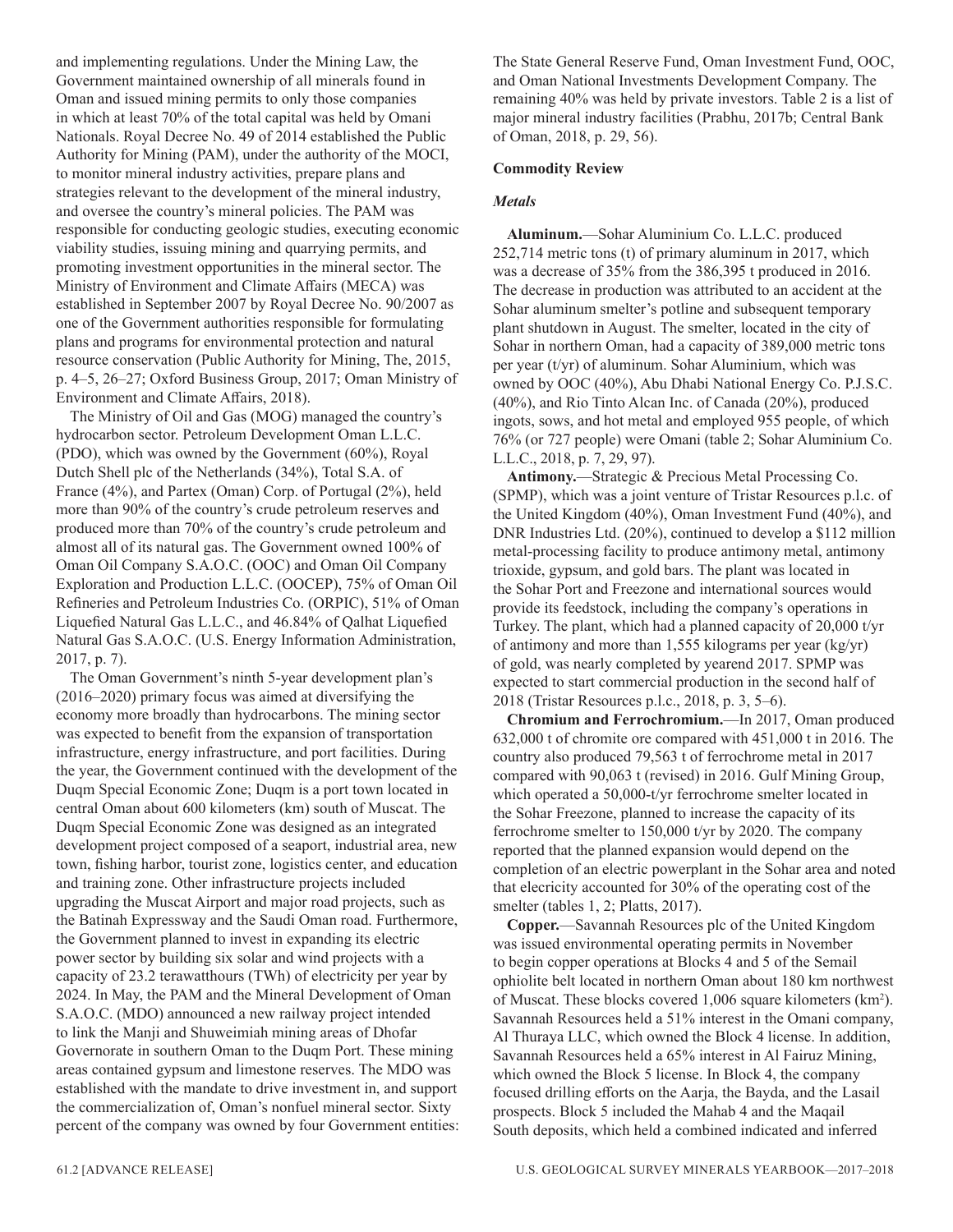mineral resource of 1.7 million metric tons (Mt) at an average grade of 2.1% copper. At the Mahab 4 deposit, the company planned to develop an underground mine. At the Maqail South deposit, the company planned to develop an open pit mine and begin mining operations at Block 5 in 2018. The company also planned to build a copper concentrate facility and expected to begin commercial production of copper concentrate in 2018 (Savannah Resources plc, 2018, p. 3–4, 8–9, 23, 47).

In 2017, Alara Resources Ltd. of Australia completed a feasibility study of the Al Hadeetha copper-gold project located about 70 km west of Muscat. The project comprised three exploration licenses, which covered 105 km<sup>2</sup>, and applications for three mining licenses. In December 2016, the company announced a maiden Joint Ore Reserves Committee (JORC) ore reserve statement of 9.7 Mt at an average grade of 0.88% copper and 0.22 gram per metric ton gold. The company reported that the PAM had completed its review of the mining licenses in early 2017, but final clearances by MECA were still under review. Alara Resources also continued development of the Daris copper-gold project, which was located about 150 km west of Muscat. The project comprised one mineral excavation license of about 587 km<sup>2</sup> with applications for two mining licenses covering 4.5 km2 . A JORC-compliant mineral resource estimate of the Daris project included 240,000 t of sulfide ore at an average grade of 2.37% copper and 183,000 t of oxide ore at an average grade of 0.72% copper. The company also reported that the Daris project had already received license clearances from MECA (Alara Resources Ltd., 2017, p. 9–12).

**Iron and Steel.**—In 2017, Oman produced 1.5 Mt of DRI compared with 1.4 Mt in 2016. Jindal Steel and Power Ltd. of India, which was the country's sole DRI producer, operated a 1.5-million-metric-ton-per-year (Mt/yr) plant in the Sohar Industrial Zone. The company also operated a 2-Mt/yr integrated steel melt plant in Sohar. Both plants—the DRI plant and the steel plant—had been in operation since 2011 and operated at full capacity in 2016. The company planned to increase the capacity of its DRI plant to 1.8 Mt/yr and the capacity at its steel melt plant to 2.4 Mt/yr within the next few years. Jindal also operated a newly built 1.4-Mt/yr rebar mill (table 2; Jindal Steel and Power Ltd., 2018, p. 5, 10–11; Midrex Technologies Inc., 2018, p. 9).

#### *Industrial Minerals*

**Gypsum.**—Oman produced 8.7 Mt of gypsum in 2017 compared with 7.9 Mt (revised) in 2016. The increase of nearly 0.8 Mt was owing to strong international demand. The PAM reported that Bangladesh, India, Indonesia, Japan, Taiwan, and Vietnam were the leading importers of Omani gypsum and that the expected continued strong growth in demand would soon place Oman as the leading exporter of gypsum in the world. The PAM noted that Oman was well positioned to supply the export demand because Oman's gypsum resources exceed one billion metric tons. Large deposits of gypsum were mostly located in southern Oman (Times of Oman, 2017).

**Nitrogen.**—In 2017, Salalah Methanol Co. L.L.C., a subsidiary of OOC and Takamul Investment Co. S.A.O.C., announced that it had nearly completed securing financing

for the development of a \$750 million ammonia plant with a planned capacity of 365,000 t/yr. The plant would be located adjacent to the company's Salalah methanol plant, in the Salalah Freezone in southern Oman, and would use byproduct purge gas as feedstock. The company also planned to build a pipeline to export liquid ammonia to the Port of Salalah (Prabhu, 2017a).

#### *Mineral Fuels*

**Natural Gas.**—In 2017, the country's gross natural gas production increased by 0.1% to 40.53 billion cubic meters from 40.47 billion cubic meters in 2016. Oman had 32 natural-gasproducing fields in 2017; PDO operated 51% of them; BP p.l.c., 44%; and others, 5%. The country exported 8.6 Mt of liquefied natural gas (LNG) in 2017; Oman Liquified Natural Gas L.L.C. exported a total of 5.5 Mt and Qalhat Liquified Natural Gas S.A.O.C. exported 3.1 Mt. In 2017, the country's consumption of natural gas increased to 21.95 billion cubic meters from 21.81 billion cubic meters in 2016 (table 1; Central Bank of Oman, 2018, p. 54–55; Organization of the Petroleum Exporting Countries, 2018, p. 121).

BP Oman, which was a subsidiary of BP p.l.c. of the United Kingdom (60%) and OOCEP (40%), started production from Phase One of the Khazzan-Makarem gasfield in September. Phase One was made up of 200 wells feeding into a two-train central processing facility, with a production capacity of 10.34 billion cubic meters per year of natural gas. Production was expected to increase to about 15.5 billion cubic meters per year of natural gas when the second phase is completed in 2021. Approximately 300 wells were expected to be drilled over the estimated lifetime of the Khazzan-Makarem field. The field and processing facility were located in Block 61 in the Al Dhahlrah Governorate. BP Oman had its main office in Muscat and employed about 700 people, of which approximately 70% were Omani nationals. In 2016, the Government amended the Block 61 exploration and production-sharing agreement to extend the license area, which added more than 1,000 km<sup>2</sup> for additional drilling (BP p.l.c, 2018a; Central Bank of Oman, 2018, p. 54).

**Petroleum.**—In 2017, Oman produced 354.3 Mbbl of crude petroleum and condensate from 239 oilfields, which represented a 3.6% decrease compared to 367.5 Mbbl produced in 2016. The decrease in production was attributed to an agreement between the Organization of the Petroleum Exporting Countries (OPEC) and non-OPEC countries to decrease output. The MOG signed four exploration and production-sharing agreements in 2017 with energy companies to develop crude petroleum blocks in various parts of the country. The agreement with Tethys Oil Montasar Ltd. (an Omani subsidiary of Tethys Oil AB of Sweden) was signed for developing onshore Block 49, whereas that with ARA Petroleum Oman B31 Ltd. was signed to explore for crude petroleum in Block 31. An exploration agreement for Block 30 was signed with Occidental Hafar LLC (an Omani subsidiary of Occidental Petroleum Corp. of the United States) and an agreement for Block 52 was signed with ENI Oman B.V. (an Omani subsidiary of ENI S.p.A. of Italy) (Central Bank of Oman, 2018, p. 51).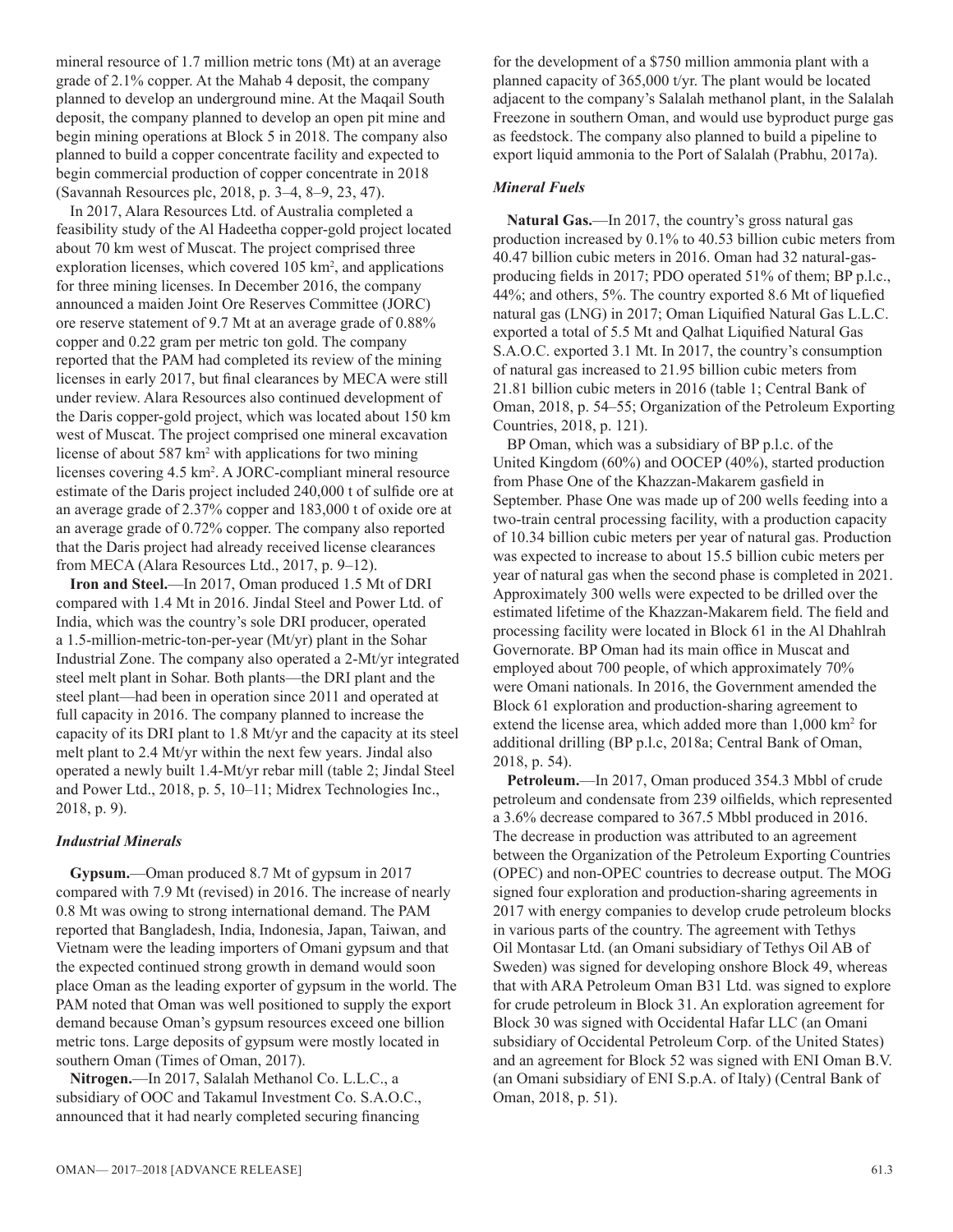In 2017, Occidental Petroleum signed a 15-year contract extension for Block 9 with the MOG (in addition to the exploration agreement for Block 30). The company reported that Occidental Petroleum had operated in Oman for more than 30 years and was the largest independent crude petroleum producer in the country. Occidental Petroleum's major operations in Oman were located at the Mukhaizna Field in south-central Oman, and in northern Oman, primarily at the Safah Field and Block 62 (Occidental Petroleum Corp., 2018, p. 16).

In 2017, ORPIC completed construction of the \$2.7 billion Sohar Refinery Improvement Project. The project was expected to increase the Sohar refinery's capacity to 198,000 barrels per day (bbl/d) from 116,000 bbl/d. The project also included the addition of five new units: a crude distillation unit, a vacuum distillation unit, a delayed coker unit, a hydrocracking unit, and a bitumen blowing unit. Commissioning of the new units took place in September, and the plant was expected to reach full operating capacity in 2018 (Steelguru.com, 2017).

Duqm Refinery and Petrochemical Industries Company L.L.C., which was a joint venture between OOC (50%) and Kuwait Petroleum International (50%), continued the development of a 230,000-bbl/d refinery in the Duqm Economic Freezone. In August, the company notified bidders of its intent to award contracts for engineering, procurement, and construction of the refinery and associated facilities. The total required investment for the new refinery and associated facilities was estimated to be \$7 billion. The economic benefit to the area was estimated to be as high as \$15 billion during the next 15 years and to generate 12,000 jobs. The refinery was expected to be completed by 2020 (Al Fathi, 2017; Saudi Gazette, 2017; Duqm Refinery and Petrochemical Industries Co. L.L.C., 2018a, b).

#### **MINERAL INDUSTRY HIGHLIGHTS IN 2018**

In 2018, Oman's nominal GDP increased by 12.0% to \$79.3 billion.<sup>2</sup> The hydrocarbon sector played a significant role in the country's economy, accounting for 78.2% of Government revenues, 65.4% of total merchandise exports, and 35.5% of the GDP. The value added by Oman's hydrocarbon sector increased by 37.1% to \$28.2 billion in 2018 as Government revenue from crude petroleum production increased by 39.6% to \$17.0 billion. Oman's crude petroleum price increased by 35.9% to an average of \$69.70 per barrel in 2018 compared with \$51.30 per barrel in 2017. Government revenue from natural gas production increased by 33.2% to \$5.3 billion in 2018. Industrial activity other than petroleum-related activity accounted for 18.8% of the GDP, of which the value of manufacturing accounted for 9.9%; construction, 6.5%; electricity and water supply, 1.9%; and mining and quarrying, 0.6%. Growth in the gross output of the nonpetroleum industrial sector, which increased by 2.7%, was driven by mining and quarrying, which increased by 16.0% in 2017. Other leading growth sectors were manufacturing (8.4%) and electricity and water (4.8%). The gross output of the construction sector decreased by 6.1% in 2018 (Central Bank of Oman, 2019, p. 6, 12–13, 15, 41).

A new mining law, the Mineral Wealth Law, was under review by the PAM at the end of the year and was expected to be adopted in 2019. The Government expected that the new law would attract investment to Oman's mining sector. Under the existing law, mining companies were required to get approvals from eight different ministries prior to submitting an application to obtain a mining license from the PAM. The new law aimed to streamline the process as well as extend the current five-year license period and mandatory annual renewal requirements (Al Busaidy Mansoor Jamal and Co., 2018; U.S. International Trade Administration, 2018).

Notable increases in Oman's mineral production in 2018 compared with that of 2017 included production of manganese, which increased by 165%; jet fuel (including kerosene), by 86%; aluminum, by 50%; sulfur (by product of petroleum), by 43%; other refined petroleum products by 40%; liquefied petroleum gas, by 26%; liquified natural gas, by 21%; and natural gas (gross), by 12%. Increased production of these commodities was primarily attributed to growth in the domestic economy and increased demand from international markets. Notable decreases in production included that of kaolin, which decreased by 54%; sand and gravel (unspecified), by 38%; salt, by 33%; residual fuel oil, by 26%; stone (crushed limestone), by 23%, and clay (unspecified), by 15%. Data on mineral production are in table 1.

Jindal Steel and Power completed expansions of its DRI plant and raw steel plant in 2018. The capacity of the DRI plant was increased to 1.8 Mt/yr and the capacity at the steel melt plant was increased to 2.4 Mt/yr. Jindal also reported that the plant was the largest integrated steel plant in Oman and that the company was the largest privately owned company on the Arabian Peninsula (and the fourth-largest when considering publicly owned companies) (Jindal Steel and Power Ltd., 2019, p. 27).

Oman produced 9.1 Mt of gypsum in 2018, which was a 5-year high and a production record. The increase of 0.4 Mt compared with 8.7 Mt in 2017 was attributed to strong international demand. Oman became the leading exporter of gypsum in the world in 2018, surpassing Thailand (the leading exporter in 2017). Vietnam was the leading destination for Oman's gypsum exports at 3.0 Mt; followed by India, 2.8 Mt; and Bangladesh, 1.3 Mt. USG Boral Zawawi, a leading gypsum producer in Oman, noted that demand for Oman's exports of gypsum would likely remain strong during the next 15 years as the cement and gypsum board manufacturing industries in Asia continued to grow. Furthermore, Thailand, which was a long-time competing supplier of exported gypsum, had begun to reduce its gypsum exports to meet domestic demand (Central Bank of Oman, 2019, p. 92; Prabhu, 2019).

In 2018, Oman's gross natural gas production increased by nearly 12% to 45.3 billion cubic meters. The increase was owing both to the continued rampup of phase one of BP Oman's Khazzan-Makarem Gasfield and to a 47% increase in natural gas exports. During the year, Petronas of Malaysia acquired a 10% stake in BP Oman from OOC. In addition, during the year, the PDO announced the discovery of an estimated 113 billion cubic meters (reported as 4 trillion cubic feet) natural gas reservoir in the Mabrouk North East field in northern Oman. The discovery

<sup>2</sup> Where necessary, values have been converted from Omani rials (OMR) to U.S. dollars (US\$) at the annual average exchange rate of OMR 0.3845=US\$1.00 for 2018.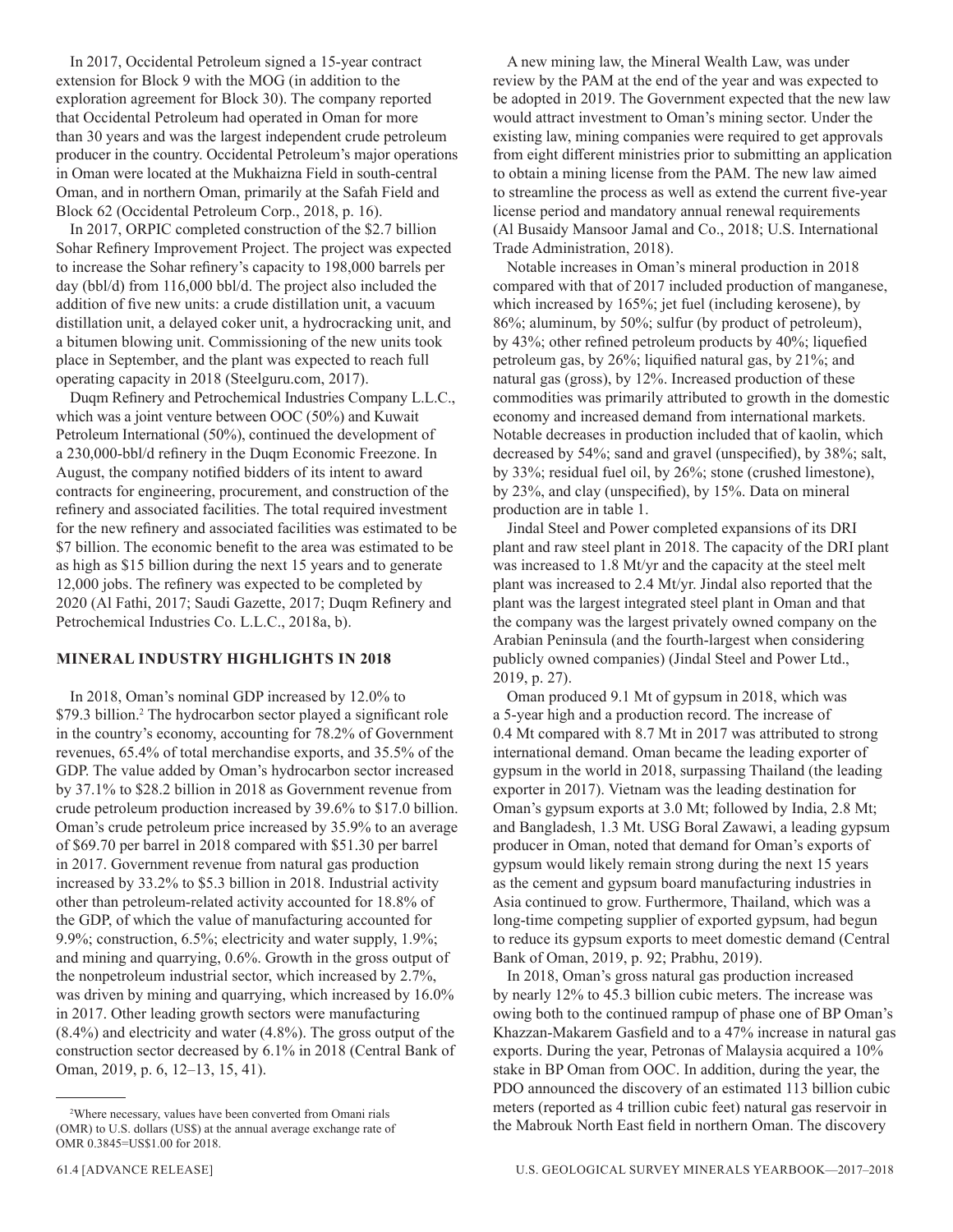increased Oman's natural gas reserves by about 17%; the reserves were previously estimated to be about 651 billion cubic meters (23 trillion cubic feet) according to the BP Statistical Review of World Energy (Oil and Gas Journal, 2018; BP p.l.c., 2019, p. 30; Central Bank of Oman, 2019, p. 92; Pipeline Oil and Gas News, 2019).

#### **Outlook**

The International Monetary Fund forecast Oman's GDP to increase in the coming years, including by as much as 6% in 2020; the economy is expected to remain closely tied to the performance of the hydrocarbon sector. Natural gas exports will continue to benefit from the demand generated by economic growth in Asian countries. The development of the Khazzan gasfield is expected to increase natural gas production; this field is needed for continued subsidized industrial development. Gypsum exports will also benefit from increasing export demand and declining competition from suppliers in countries such as Thailand. Oman's Government will continue its efforts to diversify the country's economy by providing incentives for industrial growth in value-added projects through expanding Free Economic and Trade Zones and developing energy, logistical, and transportation infrastructure. The Government's ability to implement a modernized mining law that streamlines mine permitting is likely to be central to attracting investment to the mining sector (International Monetary Fund, 2019, p. 161).

#### **References Cited**

- Alara Resources Ltd., 2017, Annual report 2017: Perth, Western Australia, Australia, Alara Resources Ltd., September 19, 72 p. (Accessed November 15, 2018, at http://www.alararesources.com/irm/ PDF/2421\_0/2017AnnualReport.)
- Al Busaidy Mansoor Jamal and Co., 2018, Rebound in Oman's mining sector: Al Busaidy Mansoor Jamal and Co., July 16. (Accessed November 14, 2018, at https://www.amjoman.com/rebound-in-omans-mining-sector/.)
- Al Fathi, Saadallah, 2017, Oman's new refinery gets into full project mode: Gulf News [Dubai, United Arab Emirates], August 27. (Accessed November 16, 2018, at https://gulfnews.com/business/analysis/oman-s-newrefinery-gets-into-full-project-mode-1.2080588.)
- BP p.l.c, 2018a, BP in Oman: BP p.l.c. (Accessed November 16, 2018, at https://www.bp.com/en/global/corporate/what-we-do/bp-worldwide/ bp-in-oman.html.)
- BP p.l.c., 2018b, BP statistical review of world energy—June 2018: London, United Kingdom, BP p.l.c., 56 p. (Accessed November 8, 2018, at https://www.bp.com/content/dam/bp/en/corporate/pdf/energy-economics/ statistical-review/bp-stats-review-2018-full-report.pdf.)
- BP p.l.c., 2019, BP statistical review of world energy—June 2019: London, United Kingdom, BP p.l.c., 64 p. (Accessed October 31, 2019, at https://www.bp.com/content/dam/bp/business-sites/en/global/corporate/pdfs/ energy-economics/statistical-review/bp-stats-review-2019-full-report.pdf.)
- Central Bank of Oman, 2018, Annual report 2017: Muscat, Oman, Central Bank of Oman, June, 160 p. (Accessed November 8, 2018, at https://cbo.gov.om/ report/AnnualReport/66.)
- Central Bank of Oman, 2019, Annual report 2018: Muscat, Oman, Central Bank of Oman, June, 131 p. (Accessed March 31, 2020, at https://cbo.gov.om/ report/AnnualReport/89.)
- Crangle, R.D., Jr., 2019, Gypsum: U.S. Geological Survey Mineral Commodity Summaries 2019, p. 74–75.
- Duqm Refinery and Petrochemical Industries Co. L.L.C., 2018a, Company profile: Duqm Refinery and Petrochemical Industries Co. L.L.C. Web page. (Accessed November 16, 2018, at https://www.duqmrefinery.om/ company-profile/.)
- Duqm Refinery and Petrochemical Industries Co. L.L.C., 2018b, What we do: Duqm Refinery and Petrochemical Industries Co. L.L.C. Web page. (Accessed November 16, 2018, at http://www.duqmrefinery.om/what-we-do/.)
- International Monetary Fund, 2019, World economic outlook—Growth slowdown, precarious recovery: International Monetary Fund, April, 216 p. (Accessed October 31, 2019, at https://www.imf.org/en/Publications/WEO/ Issues/2019/03/28/world-economic-outlook-april-2019#Full%20Report%20 and%20Executive%20Summary.)
- Jindal Steel and Power Ltd., 2018, Annual report 2017–2018: New Delhi, India, Jindal Steel and Power Ltd., 236 p. (Accessed November 15, 2018, at https://www.jindalsteelpower.com/img/admin/report/pdf/ jspl\_annual\_report\_17\_18.pdf.)
- Jindal Steel and Power Ltd., 2019, Annual report 2018–2019: New Delhi, India, Jindal Steel and Power Ltd., 256 p. (Accessed November 15, 2018, at https://www.jindalsteelpower.com/img/admin/report/pdf/JSPL\_Annual\_ Report\_2018\_19.pdf.)
- Midrex Technologies Inc., 2018, World direct reduction statistics 2017: Midrex Technologies Inc., May 24, 16 p. (Accessed April 1, 2020, at https://www.midrex.com/wp-content/uploads/ MidrexStatsBook2017.5\_.24\_.18\_.pdf.)
- Occidental Petroleum Corp. 2018, Annual report 2017 and Form 10–K: Houston, Texas, Occidental Petroleum Corp., 109 p. (Accessed November 16, 2018, at https://docoh.com/filing/797468/0000797468-18-000005/OXY-10K-2017FY.)
- Oil and Gas Journal, 2018, PDO starts flow from Mabrouk North East find: Oil and Gas Journal, March 20. (Accessed April 1, 2020, at https://www.ogj.com/ drilling-production/production-operations/field-start-ups/article/17295576/ pdo-starts-flow-from-mabrouk-north-east-find.)
- Oman Ministry of Environment and Climate Affairs, 2018, About the Ministry: Ministry of Environment and Climate Affairs [Oman]. (Accessed November 15, 2018, at https://meca.gov.om/en/module.php?module=pagesshowpage&CatID=1&ID=1.)
- Organization of the Petroleum Exporting Countries, 2018, Annual statistical bulletin: Organization of the Petroleum Exporting Countries, 130 p. (Accessed November 8, 2018, at https://www.opec.org/opec\_web/ static\_files\_project/media/downloads/publications/ASB%202018.pdf.)
- Oxford Business Group, 2017, Oman looks to fast-track the extraction sector: Oxford Business Group. (Accessed June 10, 2018, at https://oxfordbusinessgroup.com/overview/digging-growth-substantialmineral-resource-base-sultanate-looking-fast-track-its-extraction-sector.)
- Pipeline Oil and Gas News, 2019, Petronas acquires stake in Oman's Khazzan field: Pipeline Oil and Gas News, January 3. (Accessed October 30, 2019, at https://www.pipelineoilandgasnews.com/regionalinternational-news/ regional-news/2019/january/petronas-acquires-stake-in-oman-s-khazzan-field/.)
- Platts, 2017, Oman's Gulf Mining to triple high carbon ferrochrome capacity by 2020: S&P Global Platts, January 12. (Accessed November 14, 2018, at https://www.platts.com/latest-news/metals/tokyo/omans-gulf-mining-totriple-high-carbon-ferrochrome-26637757.)
- Prabhu, Conrad, 2017a, \$750 million Salalah ammonia project nearing financial closure in Oman: Omanobserver.com, July 12. (Accessed November 15, 2018, at http://www.omanobserver.om/750m-salalahammonia-project-nearing-financial-closure/.)
- Prabhu, Conrad, 2017b, Oman mining agency eyes mineral concessions: Omanobserver.com, July 17. (Accessed November 14, 2018, at http://www.omanobserver.om/oman-mining-agency-eyes-mineralconcessions/.)
- Prabhu, Conrad, 2019, Oman's gypsum exports jump 25pc in 2018: Omanobserver.com, February 9. (Accessed October 30, 2019, at https://www.omanobserver.om/omans-gypsum-exports-jump-25pc-in-2018/.)
- Public Authority for Mining, The, 2015, Mining opportunities in Oman: The Public Authority for Mining, 28 p. (Accessed November 14, 2018, at http://fnrc.gov.ae/forum/present/2015/259.pdf.)
- Saudi Gazette, 2017, GCC refining sector faces uncertain outlook: Saudi Gazette [Jeddah, Saudi Arabia], July 19. (Accessed November 16, 2018, at http://saudigazette.com.sa/article/513244.)
- Savannah Resources plc, 2018, Annual report and financial statement for the year ended 31 December 2017: London, United Kingdom, Savannah Resources plc, April 12, 68 p. (Accessed November 14, 2018, at http://www.savannahresources.com/cms/wp-content/uploads/2018/04/ Annual-Report-and-Financial-Statements-2017-print-version-2.pdf.)
- Sohar Aluminium Co. L.L.C., 2018, Sustainability report 2017: Sohar Aluminium Co. L.L.C., 57 p. (Accessed November 14, 2018, at https://www.sohar-aluminium.com/system/tdf/Sustainability/Sustainability-Report-2017-Final.pdf?file=1&type=node&id=796.)
- Steelguru.com, 2017, Milestones celebrated on Omani downstream projects: Steelguru.com, November 6. (Accessed April 1, 2020, at https://steelguru.com/ gas-oil/milestones-celebrated-on-omani-downstream-projects/494359.)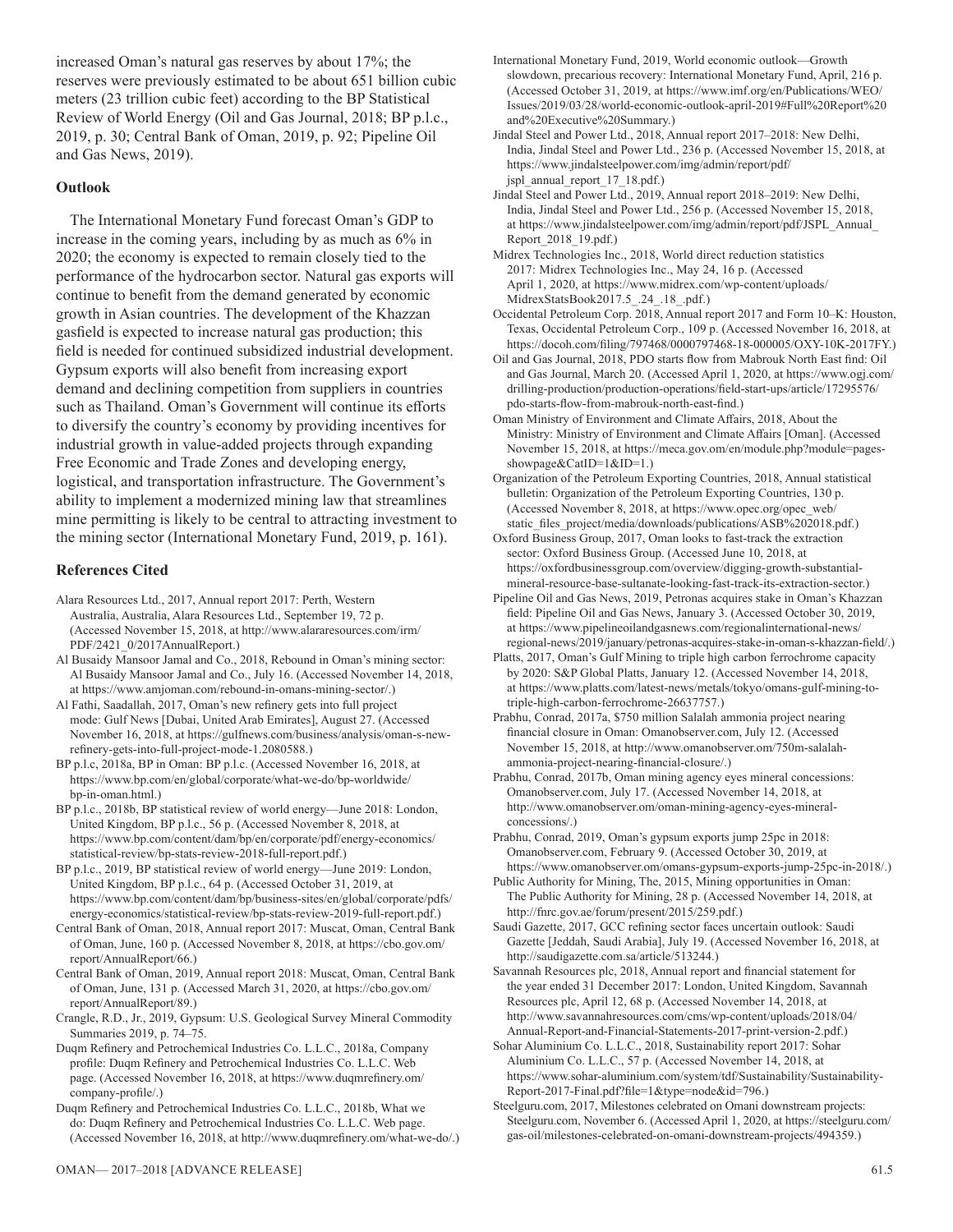Times of Oman, 2017, Oman expected to become largest exporter of gypsum in the world: Times of Oman [Ruwi, Sultanate of Oman], October 15. (Accessed November 15, 2018, at https://timesofoman.com/article/119470.)

Tristar Resources p.l.c., 2018, Annual report and financial statements for the year ended 31 December 2017: London, United Kingdom, Tristar Resources p.l.c., May 11, 53 p. (Accessed November 14, 2018, at http://quicktake.morningstar.com/stocknet/secdocuments.aspx?symbol=tstr& country=gbr.)

- U.S. Energy Information Administration, 2017, Oman country analysis brief: U.S. Energy Information Administration, August 15, 11 p. (Accessed November 16, 2018, at https://www.eia.gov/beta/international/ analysis\_includes/countries\_long/Oman/oman.pdf.)
- U.S. International Trade Administration, 2018, Oman—Mining and materials: U.S. International Trade Administration, November 19. (Accessed April 1, 2020, at https://www.export.gov/apex/article2?id=Oman-Miningand-Materials.)

#### TABLE 1 OMAN: PRODUCTION OF MINERAL COMMODITIES<sup>1</sup>

(Thousand metric tons, gross weight, unless otherwise specified)

| Commodity                                          |             | 2014                 | 2015                 | 2016                     | 2017               | 2018                     |
|----------------------------------------------------|-------------|----------------------|----------------------|--------------------------|--------------------|--------------------------|
| <b>METALS</b>                                      |             |                      |                      |                          |                    |                          |
| Aluminum, metal, primary                           |             | 364                  | 377                  | 386                      | 253                | 380                      |
| Chromium, mine, chromite:                          |             |                      |                      |                          |                    |                          |
| Gross weight                                       |             | 751                  | 443                  | 451                      | 632                | 688                      |
| $35\%$ Cr <sub>2</sub> O <sub>3</sub> , Cr content |             | $263$ <sup>r</sup>   | $155$ <sup>r</sup>   | 160 e                    | 230 <sup>e</sup>   | 250 e                    |
| Copper:                                            |             |                      |                      |                          |                    |                          |
| Mine, concentrates:                                |             |                      |                      |                          |                    |                          |
| Gross weight                                       |             | 72                   | 41                   | --                       | $\overline{a}$     |                          |
| Cu content                                         |             | 15 <sup>r</sup>      | 9 <sup>r</sup>       | $\overline{\phantom{a}}$ | $-$                |                          |
| Smelter, primary, Cu content                       |             | 21 <sup>r</sup>      | 27r                  | 11 <sup>r</sup>          | 20                 | 22                       |
| Refinery, primary, Cu content                      |             | 21 <sup>r</sup>      | 27 r                 | 11 <sup>r</sup>          | 20                 | 22                       |
| Ferroalloys, ferrochromium                         | metric tons | 44,063               | 63,750               | $90,063$ <sup>r</sup>    | 79,563             | 77,750                   |
| Gold, mine, Au content <sup>2</sup>                | kilograms   | $165$ $\degree$      | 102                  | 67                       | 3                  | $\overline{\phantom{a}}$ |
| Iron ore, pellets <sup>3</sup>                     |             | 9,000                | 9,000                | 10,700                   | $11,000$ $\degree$ | $11,000$ $\degree$       |
| Iron and steel:                                    |             |                      |                      |                          |                    |                          |
| Direct-reduced iron                                |             | $1,420$ <sup>r</sup> | $1,509$ <sup>r</sup> | $1,439$ <sup>r</sup>     | 1,526              | 1,500                    |
| Steel, raw steel <sup>e</sup>                      |             | 1,500                | 2,000                | 2,000                    | 2,000              | 2,000                    |
| Manganese, mine:                                   |             |                      |                      |                          |                    |                          |
| Gross weight                                       | metric tons | 37,500               | 15,800               | $14,628$ <sup>r</sup>    | 13,600             | 36,082                   |
| Mn content, 25% Mn°                                | do.         | 9,380 <sup>r</sup>   | 4,000                | $3,700$ <sup>r</sup>     | 3,400              | 9,000                    |
| Silver, mine, Ag content <sup>2</sup>              | kilograms   | 3,285                | 2,645                | 3,621                    | 120                |                          |
| <b>INDUSTRIAL MINERALS</b>                         |             |                      |                      |                          |                    |                          |
| Cement, hydraulic <sup>e</sup>                     |             | 5,100                | 5,300                | 5,500                    | 5,700              | 6,000                    |
| Clay:                                              |             |                      |                      |                          |                    |                          |
| Kaolin                                             |             | 67                   | 170                  | 188                      | 219                | 101                      |
| Unspecified                                        |             | 305                  | 286                  | 482                      | 538                | 460                      |
| Gypsum                                             |             | 3,387                | 6,049                | 7,934 r                  | 8,665              | 9,086                    |
| Nitrogen, N content: <sup>e</sup>                  |             |                      |                      |                          |                    |                          |
| Ammonia                                            |             | 1,700                | 1,700                | 1,700                    | 1,700              | 1,700                    |
| Urea                                               |             | 1,500                | $1,600$ <sup>r</sup> | $1,600$ <sup>r</sup>     | 1,600              | 1,600                    |
| Salt                                               |             | 13                   | 13                   | 12                       | 18                 | 12                       |
| Sand and gravel, industrial:                       |             |                      |                      |                          |                    |                          |
| Quartz                                             |             | 283                  | 351                  | 362                      | 314                | 314e                     |
| Unspecified                                        |             | $-$                  | 9                    | 17                       | 34                 | 21                       |
| Stone, sand, and gravel, construction:             |             |                      |                      |                          |                    |                          |
| Sand and gravel, unspecified                       |             | 62,547               | 76,332               | 77,612                   | 73,300             | 67,925                   |
| Stone:                                             |             |                      |                      |                          |                    |                          |
| Crushed, limestone                                 |             | 8,724                | 12,156               | 12,471                   | 18,062             | 13,933                   |
| Other, size and shape unspecified, marble          |             | 1,565                | $1,633$ <sup>r</sup> | $1,387$ <sup>r</sup>     | 1,344              | 1,236                    |
| Sulfur:                                            |             |                      |                      |                          |                    |                          |
| Compounds, sulfuric acid <sup>e</sup>              |             | 1,400                | 1,400                | 1,500                    | 2,500              | 2,500                    |
| Byproduct, petroleum, S content                    |             | 42                   | 43 <sup>r</sup>      | $36$ $^{\rm r}$          | 60                 | 86                       |
| MINERAL FUELS AND RELATED MATERIALS                |             |                      |                      |                          |                    |                          |
| Liquefied natural gas                              |             | 7,950                | 7,910                | 8,500                    | 8,600              | 10,400                   |
| $\mathbf{Method}^\mathbf{c}$                       |             | 2,100                | 2,100                | 2,000                    | 2,000              | 2,000                    |
|                                                    |             |                      |                      |                          |                    |                          |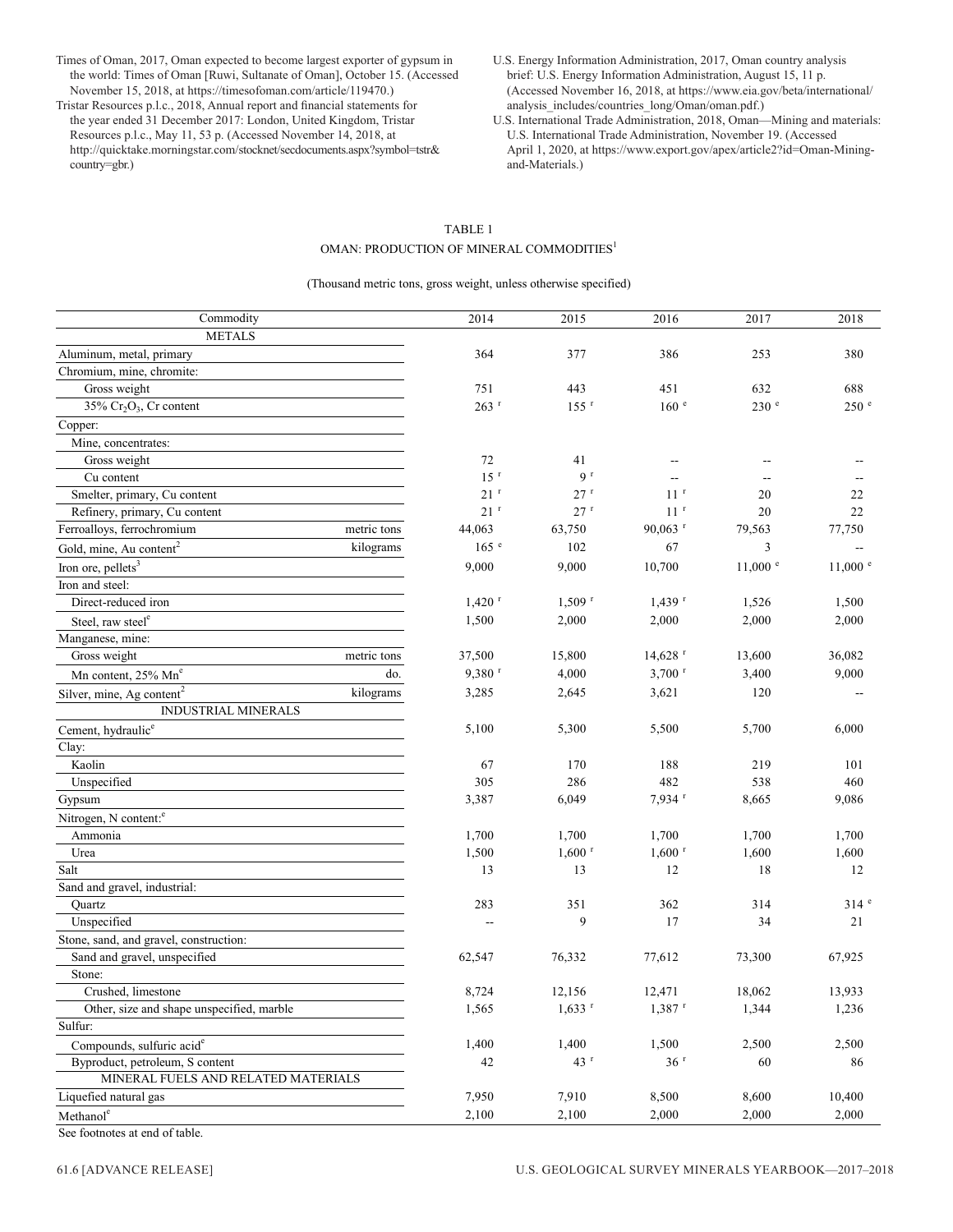#### TABLE 1—Continued OMAN: PRODUCTION OF MINERAL COMMODITIES  $^{\mathrm{l}}$

#### (Thousand metric tons, gross weight, unless otherwise specified)

| Commodity                                     | 2014                       | 2015                   | 2016                   | 2017                   | 2018    |         |
|-----------------------------------------------|----------------------------|------------------------|------------------------|------------------------|---------|---------|
| MINERAL FUELS AND RELATED MATERIALS-Continued |                            |                        |                        |                        |         |         |
| Natural gas:                                  |                            |                        |                        |                        |         |         |
| Gross                                         | million cubic meters       | $37,318$ <sup>r</sup>  | 39,438                 | 40.471                 | 40,528  | 45,297  |
| Dry basis                                     | do.                        | $30,611$ <sup>r</sup>  | 32,501                 | 33,464 $r$             | 33,716  | 37,333  |
| Petroleum:                                    |                            |                        |                        |                        |         |         |
| Crude, including condensate                   | thousand 42-gallon barrels | 344,400                | 358,100                | 367,500                | 354,258 | 357,100 |
| Natural gas liquids                           | do.                        | $245.711$ <sup>r</sup> | $241,185$ <sup>r</sup> | $254,029$ <sup>r</sup> | 237,761 | 239,367 |
| Refinery:                                     |                            |                        |                        |                        |         |         |
| Distillate fuel oil                           | do.                        | $19,642$ <sup>r</sup>  | $22,102$ <sup>r</sup>  | $21,800$ <sup>r</sup>  | 24,847  | 27,248  |
| Gasoline                                      | do.                        | 25,356                 | 26,107                 | 25,743                 | 25,502  | 27,072  |
| Jet fuel, including kerosene                  | do.                        | 4,806 $r$              | 5,170                  | 5,202                  | 7,175   | 13,327  |
| Liquefied petroleum gas                       | do.                        | $3,796$ <sup>r</sup>   | $3,745$ <sup>r</sup>   | $3,223$ <sup>r</sup>   | 4,862   | 6,124   |
| Residual fuel oil                             | do.                        | $2,667$ <sup>r</sup>   | 2,563                  | 1.838                  | 2,459   | 1,833   |
| Other                                         | do.                        | 25,256                 | 27,226                 | $25,667$ <sup>r</sup>  | 26,843  | 37,622  |
| Total                                         | do.                        | $81,500$ <sup>r</sup>  | $86,900$ <sup>r</sup>  | $83,500$ <sup>r</sup>  | 91,700  | 113,000 |

<sup>e</sup>Estimated. <sup>r</sup>Revised. do. Ditto. -- Zero.

<sup>1</sup>Table includes data available through October 28, 2019. All data are reported unless otherwise noted. Totals and estimated data are rounded to no more than three significant digits.

<sup>2</sup>Reported sales.

<sup>3</sup>Pellets were produced from imported iron ore for use by direct-reduced-iron plants.

### TABLE 2

#### OMAN: STRUCTURE OF THE MINERAL INDUSTRY IN 2018

#### (Metric tons unless otherwise specified)

|                   |                                                            |                                  | Annual     |
|-------------------|------------------------------------------------------------|----------------------------------|------------|
| Commodity         | Major operating companies and major equity owners          | Location of main facilities      | capacity   |
| Aluminum:         |                                                            |                                  |            |
| Primary           | Sohar Aluminium Co. L.L.C. [Oman Oil Co. S.A.O.C. (OOC),   | Smelter at Sohar                 | 389,000.   |
|                   | 40%; Abu Dhabi National Energy Co. P.J.S.C., 40%;          |                                  |            |
|                   | Rio Tinto Alcan Inc., 20%]                                 |                                  |            |
| Secondary         | Oman Aluminium Rolling Co. (OARC) (Takamul Investment      | Rolling mill, Sohar Industrial   | 140,000.   |
|                   | Co. S.A.O.C.                                               | Estate                           |            |
| Do.               | Oman Aluminum Processing Industries L.L.C. (Oman Cables    | Plant at Sohar                   | 57,000.    |
|                   | Industries S.A.O.C., 51%, and Takamul Investment Co.       |                                  |            |
|                   | S.A.O.C., 49%)                                             |                                  |            |
| Calcium carbonate | Northern Minerals Co. L.L.C.                               | Plant at Sohar Industrial Estate | 100,000.   |
| Cement            | Oman Cement Co. S.A.O.C. (Government, 51%; pension funds,  | Kilns and mills at Rusayl        | 2.400,000. |
|                   | 33.65%; individual investors, 9.85%; Public Authority of   |                                  |            |
|                   | Social Insurance, 5.50%)                                   |                                  |            |
| Do.               | Raysut Cement Co. S.A.O.C. (RCC)                           | Kilns and mills at Salalah       | 2,700,000. |
| Do.               | Al Madinah Cement Co. L.L.C.                               | Kilns and mills at Wadi Saa      | 1,120,000. |
| Chromite:         |                                                            |                                  |            |
| Ore               | Al Tamman Trading Establishment L.L.C.                     | Al Ram and Wadi Rajmi Mines      | 300,000.   |
|                   | (Muscat Overseas Group)                                    | near Muscat                      |            |
| Do.               | <b>Hatton FZE</b>                                          | Mines south of Muscat            | 480,000.   |
| Do.               | Gulf Mining Group (GMG)                                    | Wadi Mahram Mine at Samail       | 600,000.   |
| Do.               | Northern Minerals Co. L.L.C.                               | Quarry at Samail                 | 20,000.    |
| Do.               | Oman Chromite Co. S.A.O.G. (Al Qurum Establishment L.L.C., | Mines near Sohar                 | 200,000.   |
|                   | Government, Oman Mining Co. L.L.C., and other              |                                  |            |
|                   | private investors)                                         |                                  |            |
| Concentrated      | Gulf Mining Group (GMG)                                    | Beneficiation plant at Samail    | 180,000.   |
|                   |                                                            |                                  |            |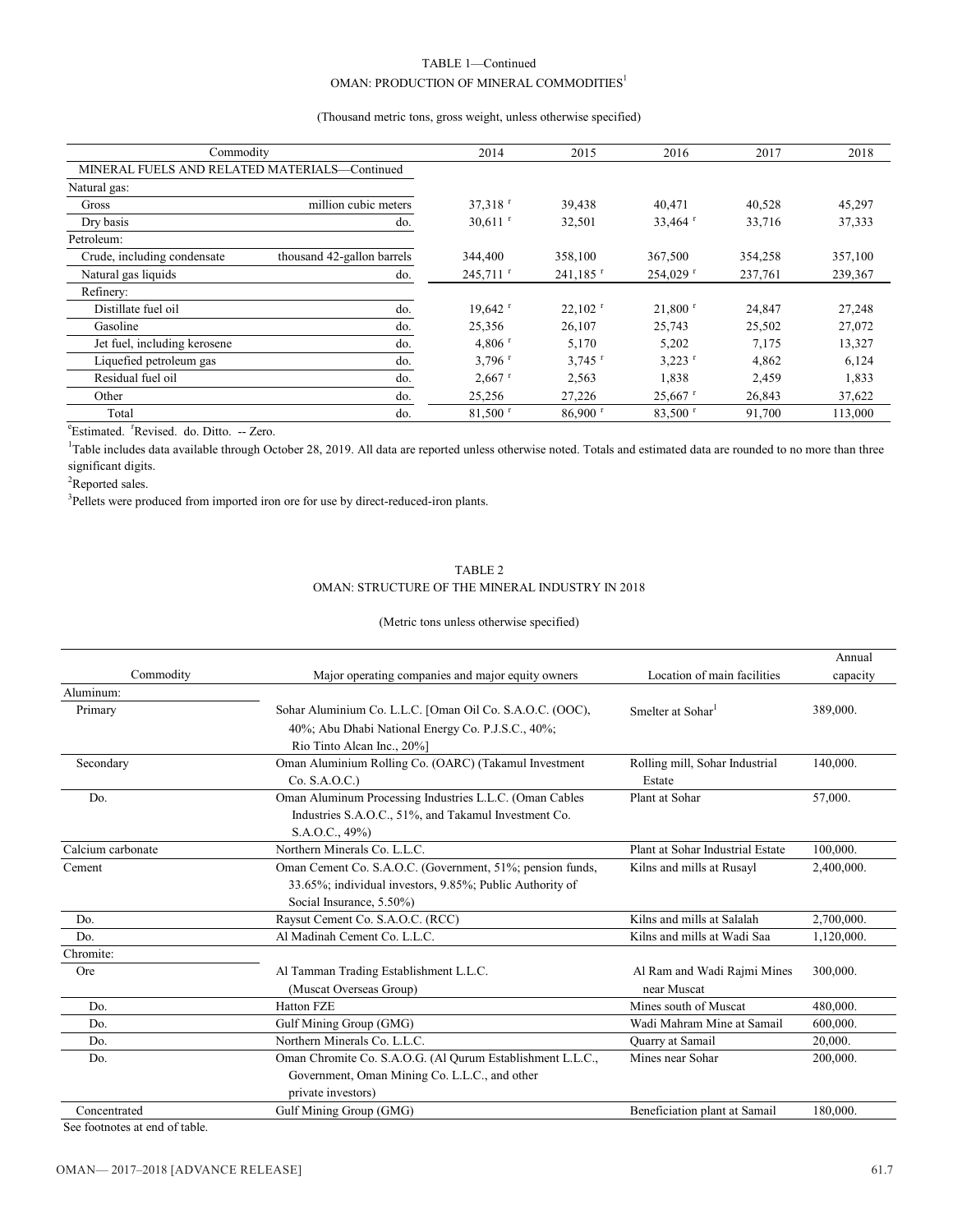#### TABLE 2—Continued OMAN: STRUCTURE OF THE MINERAL INDUSTRY IN 2018

#### (Metric tons unless otherwise specified)

|                               |              |                                                              |                                     | Annual     |
|-------------------------------|--------------|--------------------------------------------------------------|-------------------------------------|------------|
| Commodity                     |              | Major operating companies and major equity owners            | Location of main facilities         | capacity   |
| Clay:                         |              |                                                              |                                     |            |
| Kaolin                        |              | NA                                                           | Mines in Al Wusta Governorate       | 250,000.   |
| Unspecified                   |              | do.                                                          | do.                                 | 600,000.   |
| Copper, refined metal         |              | Oman Mining Co. L.L.C. (Government, 100%)                    | Refinery at Sohar Industrial Estate | 20,000.    |
| Ferroalloys, ferrochromium    |              | Al Tamman Indsil Ferro Chrome L.L.C. (Indsil Group, 50%,     | Smelter at Sohar Freezone           | 75,000.    |
|                               |              | and Muscat Overseas Group, 50%)                              |                                     |            |
| Do.                           |              | Gulf Mining Group (GMG)                                      | do.                                 | 50,000.    |
| Gold, refined                 | kilograms    | Oman Mining Co. L.L.C. (Government, 100%)                    | Refinery at Sohar Industrial Estate | 500.       |
| Gypsum                        |              | Al-Rawas Mining Co. L.L.C. (Al-Rawas Holding L.L.C., 80%,    | Quarry at Salalah                   | 2,300,000. |
|                               |              | and Oman Investment Fund, 20%)                               |                                     |            |
| Do.                           |              | Cement Gypsum Products Co. S.A.O.G.                          | Quarries at Buraimi and Thumrait    | 180,000.   |
| Do.                           |              | Global Mining Co., L.L.C. (GMC)                              | Quarry at Thumrait                  | 3,000,000. |
| Do.                           |              | Gulf Mining and Material Co.                                 | Quarry at Salalah                   | 1,200,000. |
| Do.                           |              | Gypsum Mining Co. (Awam Minerals LLC, 100%)                  | Quarry at Thumrait                  | 1,000,000. |
| Do.                           |              | Muscat Global Mining Co., L.L.C.                             | do.                                 | 3,000,000. |
| Do.                           |              | USG Zawawi Drywall L.L.C. SFZ (USG Boral Building            | Quarry at Salalah Freezone,         | 3,000,000. |
|                               |              | Products Pty Ltd., 50%, and Zawawi Minerals L.L.C., 50%)     | <b>Dhofar Governorate</b>           |            |
| Do.                           |              | Zawawi Gypsum L.L.C. (USG Boral Building Products            | Quarry at Thumrait,                 | 3,000,000. |
|                               |              |                                                              |                                     |            |
|                               |              | Pty Ltd., 55%, and Zawawi Minerals L.L.C., 45%)              | <b>Dhofar Governorate</b>           |            |
| Iron and steel:               |              |                                                              |                                     |            |
| Direct-reduced iron           |              | Jindal Shadeed Iron and Steel L.L.C. (Jindal Steel and Power | Plant at Sohar Industrial Zone      | 1,800,000. |
|                               |              | Ltd., $100\%$ )                                              |                                     |            |
| Iron ore pellets              |              | Vale Oman Pelletizing Co. L.L.C. [Vale S.A., 70%, and        | do.                                 | 9,000,000. |
|                               |              | Oman Oil Co. S.A.O.C. (OOC), 30%]                            |                                     |            |
| Raw steel                     |              | Jindal Shadeed Iron and Steel L.L.C. (Jindal Steel and Power | Plant at Sohar Industrial Zone      | 2,400,000. |
|                               |              | Ltd., $100\%$ )                                              |                                     |            |
| Do.                           |              | Modern Steel Mills L.L.C.                                    | Plant at Rusayl                     | 160,000.   |
| Roller (rebar)                |              | Hadid Majan L.L.C.                                           | Plant at Bait Al Falaj              | 180,000.   |
| Do.                           |              | Jindal Shadeed Iron and Steel L.L.C. (Jindal Steel and Power | Plant at Sohar Industrial Zone      | 1,400,000. |
|                               |              | Ltd., $100\%$ )                                              |                                     |            |
| Do.                           |              | Sharq Sohar Steel Rolling Mill L.L.C. (Sohar Steel L.L.C.)   | do.                                 | 300,000.   |
| Rolled (tubes)                |              | Al Jazeera Steel Tube Mills Co. S.A.O.G.                     | Plant at Sohar                      | 300,000.   |
| Iron oxide pigment (laterite) |              | Arabia Global Resources                                      | Quarry at Ibra                      | 360,000.   |
| Do.                           |              | Gulf Mining Group (GMG)                                      | Quarry at Barka                     | 300,000.   |
| Manganese                     |              | Al Tamman Trading Establishment L.L.C.                       | Al Qabil Mine near Muscat           | 60,000.    |
|                               |              | (Muscat Overseas Group)                                      |                                     |            |
| Do.                           |              | Mina Engineering L.L.C. (Gulf Mining Group, 100%)            | Quarry at Ibra                      | 180,000.   |
| Methanol                      |              | Oman Methanol Co. L.L.C. (Oman Methanol Holding Co.          | Plant at Sohar Port                 | 1,100,000. |
|                               |              | LLC and Methanol Holding International Ltd.)                 |                                     |            |
| Do.                           |              | Salalah Methanol Co. L.L.C. [Oman Oil Co. S.A.O.C. (OOC),    | Plant at Salalah Freezone           | 1,150,000. |
|                               |              | 90%, and Takamul Investment Co., S.A.O.C., 10%]              |                                     |            |
| Natural gas                   | million      | Petroleum Development Oman L.L.C. (PDO) [Government,         | Associated natural gas              | 27,000.    |
|                               | cubic meters | 60%; Royal Dutch Shell plc, 34%; Total S.A., 4%; Partex      | in the Kauther-Yibal,               |            |
|                               |              | $(Omega)$ Corp., $2\%$ ]                                     | the Saih Niyahda, and               |            |
|                               |              |                                                              | the Saih Rawl clusters              |            |
| Do.                           | do.          | BP Oman [BP p.l.c., 60%; Oman Oil Co. S.A.O.C. (OOC),        | Khazzan and Makarem                 | 10,335.    |
|                               |              | 30%; Petronas, 10%]                                          | gasfields (Block 61)                |            |
| Do.                           | do.          | Oman Oil Company Exploration and Production L.L.C.           | Block 60 (Abu Tabul)                | 723.       |
|                               |              | OOCEP [Oman Oil Co. S.A.O.C. (OOC), 100%]                    |                                     |            |
| Natural gas, liquefied        |              | Oman Liquefied Natural Gas L.L.C. [Government, 51%; Shell    | Two trains at Oalhat                | 6,600,000. |
|                               |              | Gas B.V., 30%; Total S.A., 5.54%; Korea LNG, 5%;             |                                     |            |
|                               |              | Mitsubishi Corp., 2.77%; Mitsui E&P Middle East B.V.,        |                                     |            |
|                               |              |                                                              |                                     |            |
|                               |              | 2.77%; Partex (Oman) Corp., 2%; Itochu Corp., 0.92%]         |                                     |            |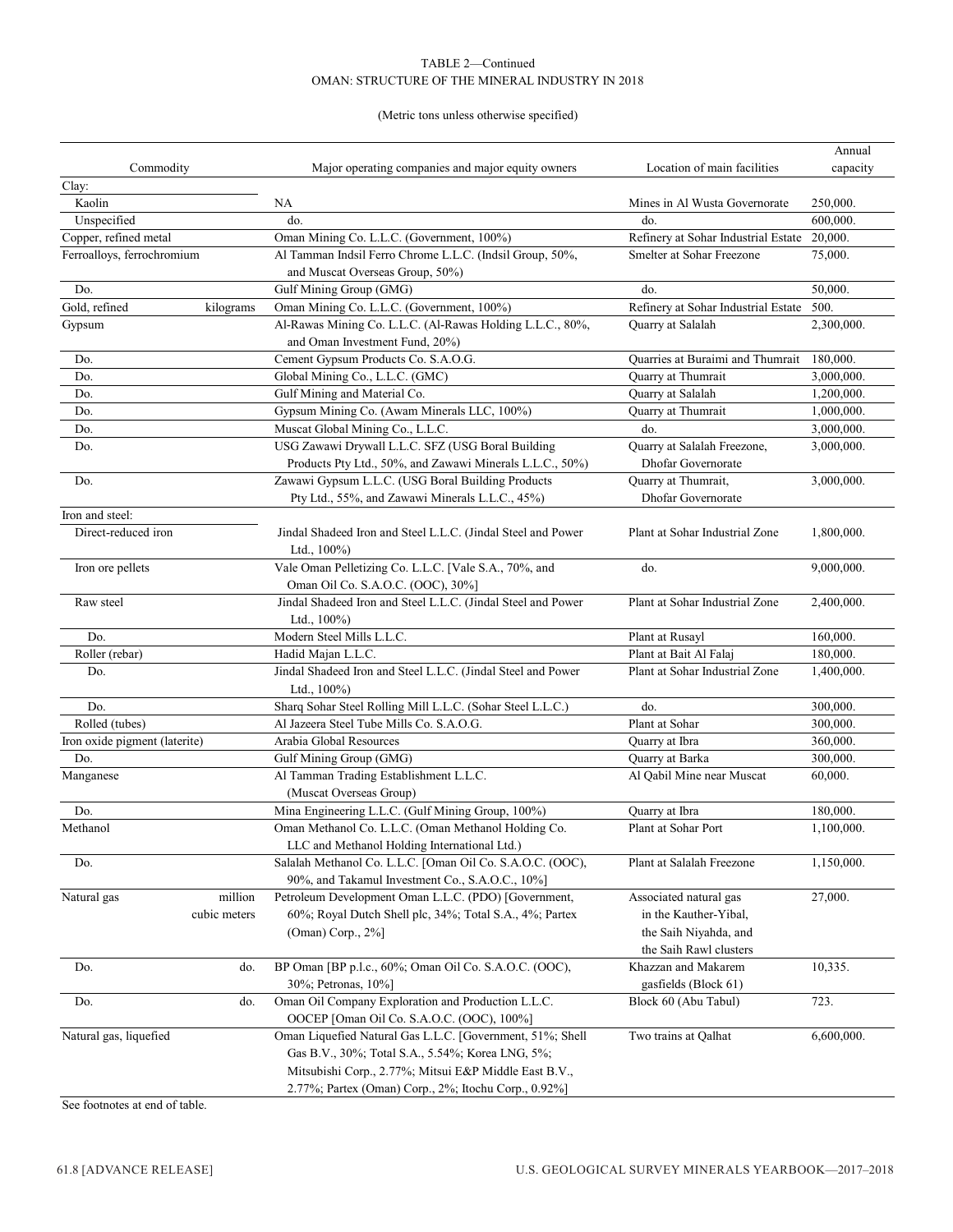#### TABLE 2—Continued OMAN: STRUCTURE OF THE MINERAL INDUSTRY IN 2018

#### (Metric tons unless otherwise specified)

|                                  |                              |                                                                                                                                                                                                                                        |                                                                                                                  | Annual                        |
|----------------------------------|------------------------------|----------------------------------------------------------------------------------------------------------------------------------------------------------------------------------------------------------------------------------------|------------------------------------------------------------------------------------------------------------------|-------------------------------|
| Commodity                        |                              | Major operating companies and major equity owners                                                                                                                                                                                      | Location of main facilities                                                                                      | capacity                      |
| Natural gas, liquefied-Continued |                              | Qalhat Liquefied Natural Gas S.A.O.C. (Government, 46.84%;<br>Oman Liquefied Natural Gas L.L.C., 36.8%; Union Fenosa<br>S.A., 7.36%; Mitsubishi Corp., 3%; Oskas Gas Co. Ltd., 3%;                                                     | One train at Qalhat                                                                                              | 3,300,000.                    |
| Nitrogen fertilizer              | thousand metric<br>tons      | Itochu Corp., 3%)<br>Oman India Fertiliser Co. S.A.O.G. (OMIFCO) [Oman Oil Co.<br>S.A.O.C. (OOC), 50%; Indian Farmers Fertiliser Cooperative                                                                                           | Plant at Sur                                                                                                     | 1,150 ammonia,<br>1,652 urea. |
| Do.                              | do.                          | Ltd., 25%; Krishak Bharati Cooperative Ltd., 25%]<br>Sohar International Urea & Chemical Industries S.A.O.G.<br>(SIUCI) (Suhail Bahwan Group Holding L.L.C., 100%)                                                                     | Plant at Sohar                                                                                                   | 730 ammonia.<br>1,300 urea.   |
| Petroleum:                       |                              |                                                                                                                                                                                                                                        |                                                                                                                  |                               |
| Crude                            | 42-gallon<br>barrels per day | Petroleum Development Oman L.L.C. (PDO) [Government,<br>60%; Royal Dutch Shell plc, 34%; Total S.A., 4%; Partex<br>(Oman) Corp., 2%]                                                                                                   | About 100 oilfields in the<br>Bahja, Fahud, Harweel,<br>Lekhwair, Marmul, Nimr,<br>Qarn Alam, and Yibal clusters | 655,000.                      |
| Do.                              | do.                          | Daleel Petroleum Co. L.L.C. (Mazoon Petrogas S.A.O.C., 50%,<br>and Mazoon Petrogas B.V.I., 50%)                                                                                                                                        | Block 5, includes the<br>Bushra, Daleel,<br>Mezoon and Shadi fields                                              | 45,000.                       |
| Do.                              | do.                          | Occidental Oman, Inc. (Occidental Petroleum Corp., 65%, and<br>Mitsui E&P Middle East B.V., 35%)                                                                                                                                       | Blocks 9, 27, and 62 includes<br>the Safah and Al<br>Sunienah fields                                             | 90,400.                       |
| Do.                              | do.                          | Occidental Mukhaizna, L.L.C. [Occidental Petroleum Corp., 45%;<br>Oman Oil Co. S.A.O.C. (OOC), 20%; Shell Oman Trading<br>Co. Ltd., 17%; Liwa Energy Ltd., 15%; Total Exploration<br>and Production Oman, 2%; Partex (Oman) Corp., 1%] | Block 53, Mukhaizna<br>field                                                                                     | 122,800.                      |
| Do.                              | do.                          | Joint venture of Occidental Petroleum Corp., 48%; Mubadala<br>Development Co. 32%; Oman Oil Co., 20%                                                                                                                                   | Block 62 (Habiba), Fushaigah<br>and Maradi Hurayma fields                                                        | NA.                           |
| Do.                              | do.                          | Joint venture of DNO International ASA, 50%, and<br>LG International Corp., 50%                                                                                                                                                        | Block 8, Bukha field                                                                                             | 12,800.                       |
| Do.                              | do.                          | CC Energy Development S.A.L.                                                                                                                                                                                                           | Blocks 3 and 4<br>Saiwan and Farha fields                                                                        | 25,300.                       |
| Do.                              | do.                          | Petrogas E & P L.L.C., 50%; Tethys Oil, 30%; Mitsui E&P<br>Middle East B.V., 20%                                                                                                                                                       | Rija, Ramlat, and<br>Sahmah fields (Block 7)                                                                     | 1,100.                        |
| Do.                              | do.                          | PTT Exploration and Production Public Company Ltd.                                                                                                                                                                                     | Block 44                                                                                                         | 3,400.                        |
| Do.                              | do.                          | BP Oman [BP p.l.c., 60%; Oman Oil Co. S.A.O.C. (OOC),<br>30%; Petronas, 10%]                                                                                                                                                           | Khazzan and Makarem<br>gasfields (Block 61)                                                                      | 300.                          |
| Refined                          | do.                          | Oman Oil Refineries and Petroleum Industries Co. (ORPIC)<br>(Ministry of Finance, 75%, and Oman Oil Co. S.A.O.C., 25%)                                                                                                                 | Refinery at Sohar                                                                                                | 198,000.                      |
| Do.                              | do.                          | do.                                                                                                                                                                                                                                    | Refinery at Mina Al-Fahal                                                                                        | 106,000.                      |
| Ouartz                           |                              | Gulf Stone Co. S.A.O.G.                                                                                                                                                                                                                | Plant at Sohar                                                                                                   | 45,000.                       |
| Salt, crude, industrial          |                              | Modern Salt Co. L.L.C.                                                                                                                                                                                                                 | Plant at Ibri Wilayat                                                                                            | 12,000.                       |
| Sand and gravel                  |                              | NA                                                                                                                                                                                                                                     | NA.                                                                                                              | 70,000,000.                   |
| Silica sand                      |                              | Industrial Minerals Co. LLC (Northern Minerals Co. L.L.C.,<br>$100\%$                                                                                                                                                                  | <b>NA</b>                                                                                                        | 50,000.                       |
| Silver<br>Stone:                 | kilograms                    | Oman Mining Co. L.L.C. (Government, 100%)                                                                                                                                                                                              | Mines at Sohar and Yankul                                                                                        | 50.                           |
| Limestone                        |                              | Oman Cement Co. S.A.O.C. (Government, 51%; pension funds,<br>33.65%; individual investors, 9.85%; Public Authority of<br>Social Insurance, 5.50%)                                                                                      | Quarry at Rusayl                                                                                                 | 2,400,000.                    |
| Do.                              |                              | Northern Minerals Co. L.L.C.                                                                                                                                                                                                           | Quarries at Wadi Al Jizzi,<br>Al Batinah                                                                         | 900,000.                      |
| Do.                              |                              | Global Mining Co., L.L.C. (GMC)                                                                                                                                                                                                        | Quarry at Sohar                                                                                                  | NA.                           |
| Marble                           |                              | Al Tamman Trading Establishment L.L.C.<br>(Muscat Overseas Group)                                                                                                                                                                      | Quarry at Buraimi                                                                                                | 1,700,000.                    |